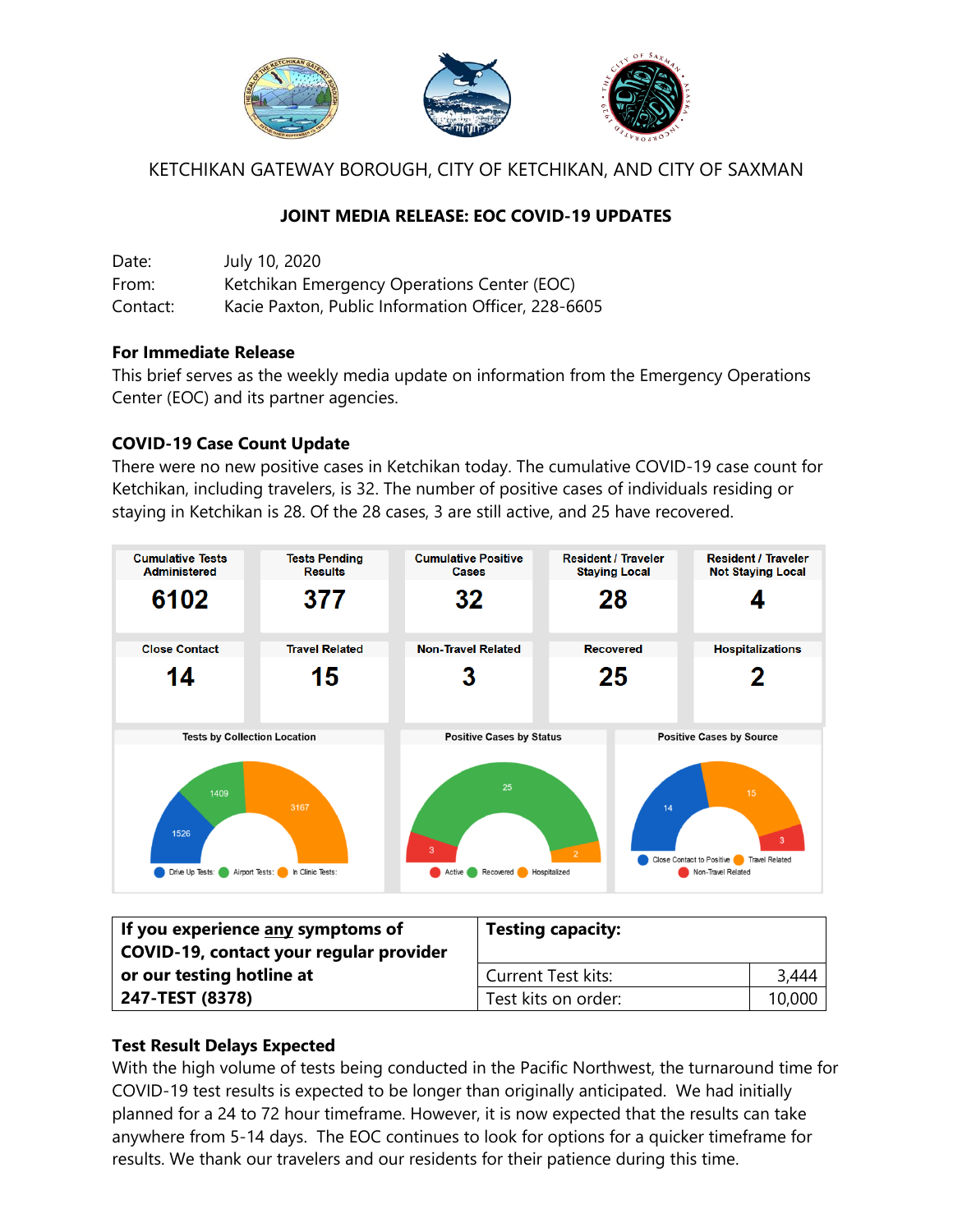#### **EOC Requests Borough to Purchase BioFire COVID-19 Testing Machine**

As noted above, there has been a significant delay in the turnaround time for COVID-19 test results. That, coupled with the increased need for tests, has led to the EOC to pursue options for testing to be processed locally. The EOC procurement officer has researched various testing machines and has recommended the BioFire FilmArray Torch machine. The EOC is looking to procure the Torch system to significantly expand and enhance our local, on-island testing capacity which will greatly improve overall testing availability and turn-around-time for results.

The BioFire FilmArray Torch is a module-based laboratory testing system that conducts molecular infectious disease diagnostic panels. In the 12-module configuration, the system can conduct and accommodate high-throughput testing operations. One of the test panels that can be run on the Torch is the BioFire Respiratory 2.1 (RP2.1) Panel, which can detect 22 different viral and bacterial respiratory pathogens, including SARS-CoV-2. The RP2.1 panel is only one of two comprehensive respiratory pathogen panels that has been approved by the FDA with an Emergency Use Authorization (EUA) to include the detection of SARS-CoV-2 virus.

On Monday July 13 at noon in Assembly Chambers, the Borough Assembly will consider the EOC's request for the Borough to purchase the BioFire testing machine. The technical specifications, costs and details of the machine are available at the following link: [http://206.223.197.179/agenda\\_publish.cfm?id=&mt=ALL&get\\_month=7&get\\_year=2020&dsp=ag&seq=1088](http://206.223.197.179/agenda_publish.cfm?id=&mt=ALL&get_month=7&get_year=2020&dsp=ag&seq=1088)

#### **Free Face Masks Available**

The EOC has received a substantial supply of face coverings that we would like to make available to the public. We invite anyone in need of masks for themselves, family members, or their business, to reach with a request for the masks. Businesses or other organizations that would like to obtain masks for distribution to the public at their location can email their request to [covidquestions@kgbak.us](mailto:covidquestions@kgbak.us) with subject line "Mask Distribution Request" and the following information:

- 1. Organization Name and Address where masks will be distributed.
- 2. Organization Point of Contact including name, email, and phone number.
- 3. Number of masks requested, operating hours, and estimated count of daily public visitors.

Our hand sanitizer refill stations will also be supplied with face coverings for members of the public. We encourage our citizens to wear a face covering when around people who are not household members. Our face covering and hand sanitizer refill stations are available at the following locations:

- Ketchikan City Hall
- Ketchikan Ports and Harbors building
- Ketchikan Police Department
- KPU Customer Service in the Plaza
- KGB White Cliff Building
- **•** Gateway Recreation Center
- Saxman IRA Building; 2706 South Tongass Hwy
- North Tongass Fire Department Station 8 (Mile 13 North Tongass Hwy)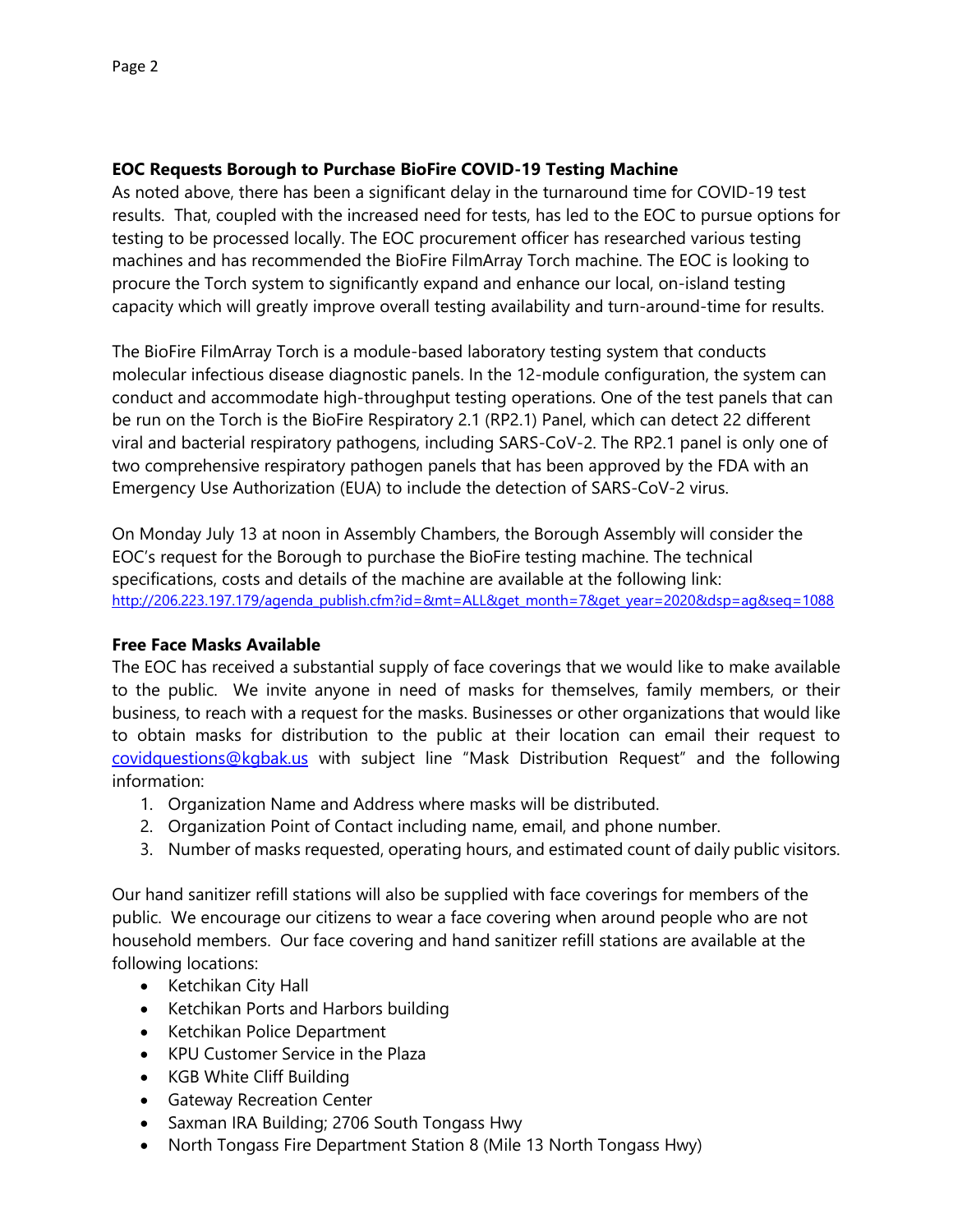## **CARES Act Programs Available Through the Borough and City of Ketchikan**

The Borough has established the following programs to assist local citizens and businesses who have been affected by the COVID-19 pandemic:

- **Micro Business Grant Program:** Businesses with revenue of at least \$10,000 but less than \$100,000 during CY 2019, and suffering a revenue decline of 40% or more during Second Quarter CY 2020, compared to Second Quarter CY 2019 due to the COVID-19 pandemic, are eligible to apply for a grant. Grant awards will be based on a percentage of lost revenue. The minimum grant award is \$500. The application period opens July 20, 2020 and grants will be awarded on a first come, first served basis.
- **Business Relief Program:** Businesses with more than \$25,000 revenue per quarter and suffering a revenue decline of 40% or more during Second Quarter CY 2020 compared to Second Quarter CY 2019 due to the Copvid-19 pandemic are eligible to apply for a grant. Grant awards will be based on a percentage of lost revenue. The maximum grant award is \$25,000.
- **Nonprofit Relief Program:** Qualifying non-profit organizations may apply for grants up to \$20,000. The grant application deadline is July 15, 2020. Grant awards will be considered based on the impacts of the COVID 19 pandemic on an organization, services provided as a result of the pandemic, and the proposed use of funds.
- **Personal Protective Equipment (PPE) Reimbursement Program:** This program is for one-time assistance to reimburse small businesses and non-profit organizations in the Borough up to \$1000 for eligible expenses for Personal Protective Equipment (PPE), hygiene, and social distancing supplies such as face masks, gloves, face shields, eye protection, sneeze guards, hand sanitizer and other approved disinfecting products.

Additional details about the Borough's CARES Act funding programs, including application forms, are available at: www.kgbak.us/CARESActPrograms

# **The City of Ketchikan is currently offering five subsidy programs for those specifically impacted by COVID-19:**

- **Mortgage and Rent Assistance** for City Residents who qualify under the income guidelines
- **Utility Electric Subsidy** for City and Borough Residents and Businesses
- **Moorage Subsidy** for City and Borough Residents and Businesses
- **Non-Profit Relief** for City and Borough organizations who provide for the vulnerable populations
- **Child Care Subsidy** for state-approved daycare providers in the City and Borough

City of Ketchikan CARES Act program information is available at:[https://www.ktn](https://us-east-2.protection.sophos.com/?d=ktn-ak.us&u=aHR0cHM6Ly93d3cua3RuLWFrLnVzL0NvbW11bml0eS1DT1ZJRC0xOS1SZXNwb25zZQ==&e=a2FjaWVwQGtnYmFrLnVz&t=YlVsVmhlMVdZK0dWa3VHc05ManM5bkVRZkRUL2Y3RkNMZUhNOUROUmVLaz0=&h=89b3364fe02f4b958e4d2aa7979ce3eb)[ak.us/Community-COVID-19-Response](https://us-east-2.protection.sophos.com/?d=ktn-ak.us&u=aHR0cHM6Ly93d3cua3RuLWFrLnVzL0NvbW11bml0eS1DT1ZJRC0xOS1SZXNwb25zZQ==&e=a2FjaWVwQGtnYmFrLnVz&t=YlVsVmhlMVdZK0dWa3VHc05ManM5bkVRZkRUL2Y3RkNMZUhNOUROUmVLaz0=&h=89b3364fe02f4b958e4d2aa7979ce3eb)

# **Out of State Traveler Testing Site Updates**

The traveler testing site continues to operate in accordance with Alaska Health Mandate 10.1. All travelers arriving from out of state are required to either self-quarantine for 14 days, or obtain a COVID-19 PCR test within 72 hours of departure to Alaska, or to obtain a test upon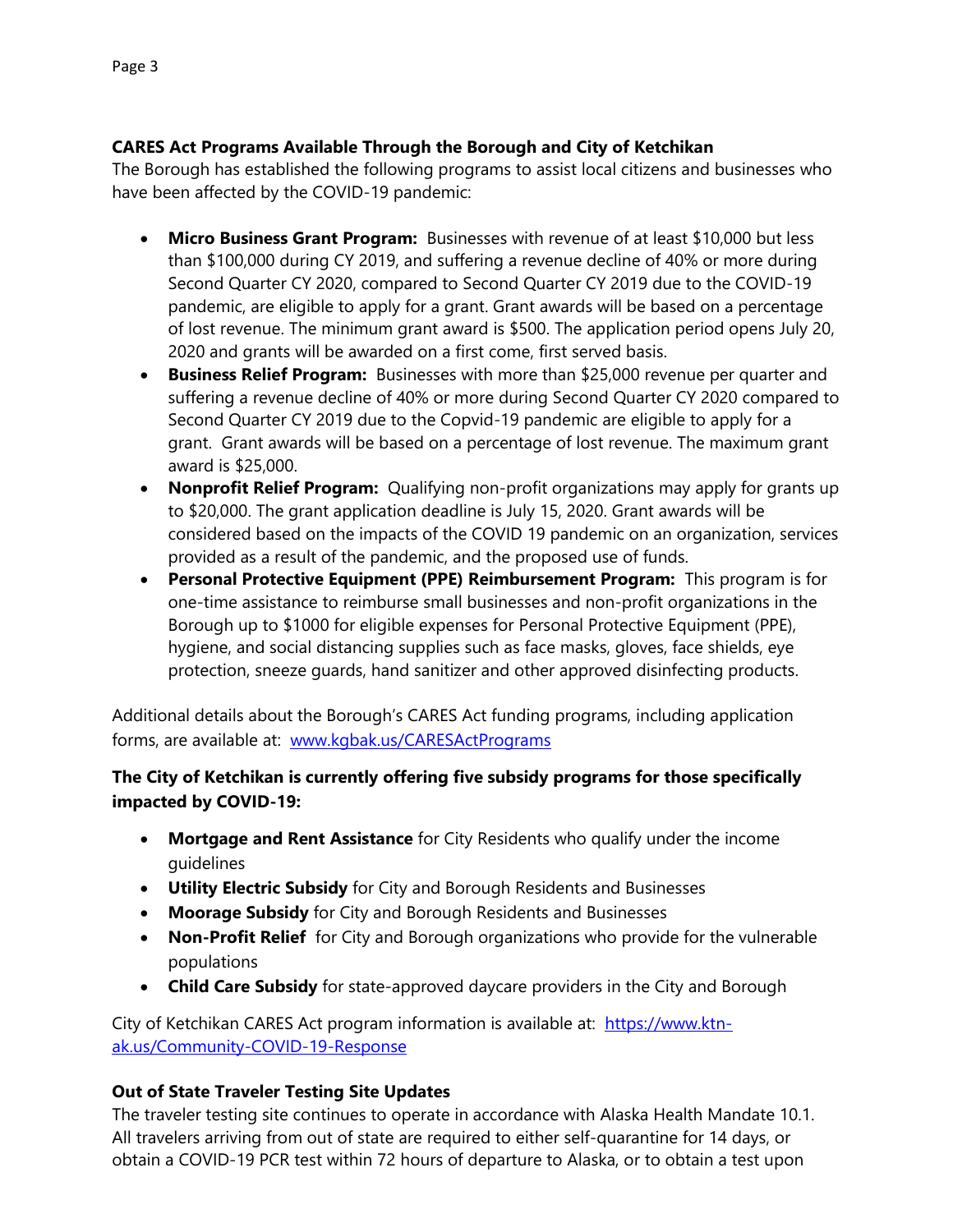arrival, and self-quarantine until a negative test result is received. The EOC has set up a COVID-19 testing site at the airport parking lot on the Ketchikan side to be able to test passengers arriving from out of state.

The site is scheduled for when the northbound commercial flights arrive, but is open for any out-of-state traveler. The traveler testing site times have been adjusted as follows:

- $\bullet$  7:30 to 9 a.m.
- $\bullet$  11 a.m. to 2 p.m.
- 4:30 to 6:30 p.m.

This week, there were **257** initial arriving passenger tests processed at the traveler testing site.

Travelers arriving on other commercial or private aircraft or vessels who already have negative test results or choosing to self-quarantine for 14-days should submit required documentation electronically to [traveler@alaska.gov](mailto:traveler@alaska.gov) or fax them to 907-269-7952. Those in need of testing should go to the airport testing site with required paperwork during operating hours.

All arriving passengers must complete the travel declaration form. The declaration form, Health Mandate 10.1, and additional information for travelers is available at: <https://covid19.alaska.gov/travelers/>

AMHS COVID-19 protocols for passengers are available at: <http://dot.alaska.gov/amhs/covid19.shtml>

**Follow-up test vouchers:** The State of Alaska is paying for initial traveler testing and the 7-14 day follow-up test at the airport testing site at the times listed above. If a traveler prefers to go to their health provider for an initial or follow-up test, they should contact their provider to see if the voucher will be accepted and if there will be a charge.

Travelers, or anyone experiencing symptoms, prior to the 7 day timeline, can call the Testing Hotline at 247-TEST (8378) with questions about a follow-up test.

### **Weekly Free Drive-Up Clinic Update**

In addition to the daily testing site at the airport for arriving passengers, the EOC has continued to provide a weekly drive-up testing clinic.

This week, on July 8 and 9, there were **101** people tested at the Drive-Up Clinic.

The free drive-up clinic will be provided each Wednesday and Thursday from 11 a.m. to 1 p.m. at Berth 3. The weekly drive-up testing clinic will be offered to anyone with symptoms of COVID-19, and is also open to certain asymptomatic individuals, including: those who have health conditions; are age 65 or older; health care workers or care providers; first responders; or those who have recently traveled. Pre-test screening will occur on site, or people can be screened in advance by calling **247-TEST**.